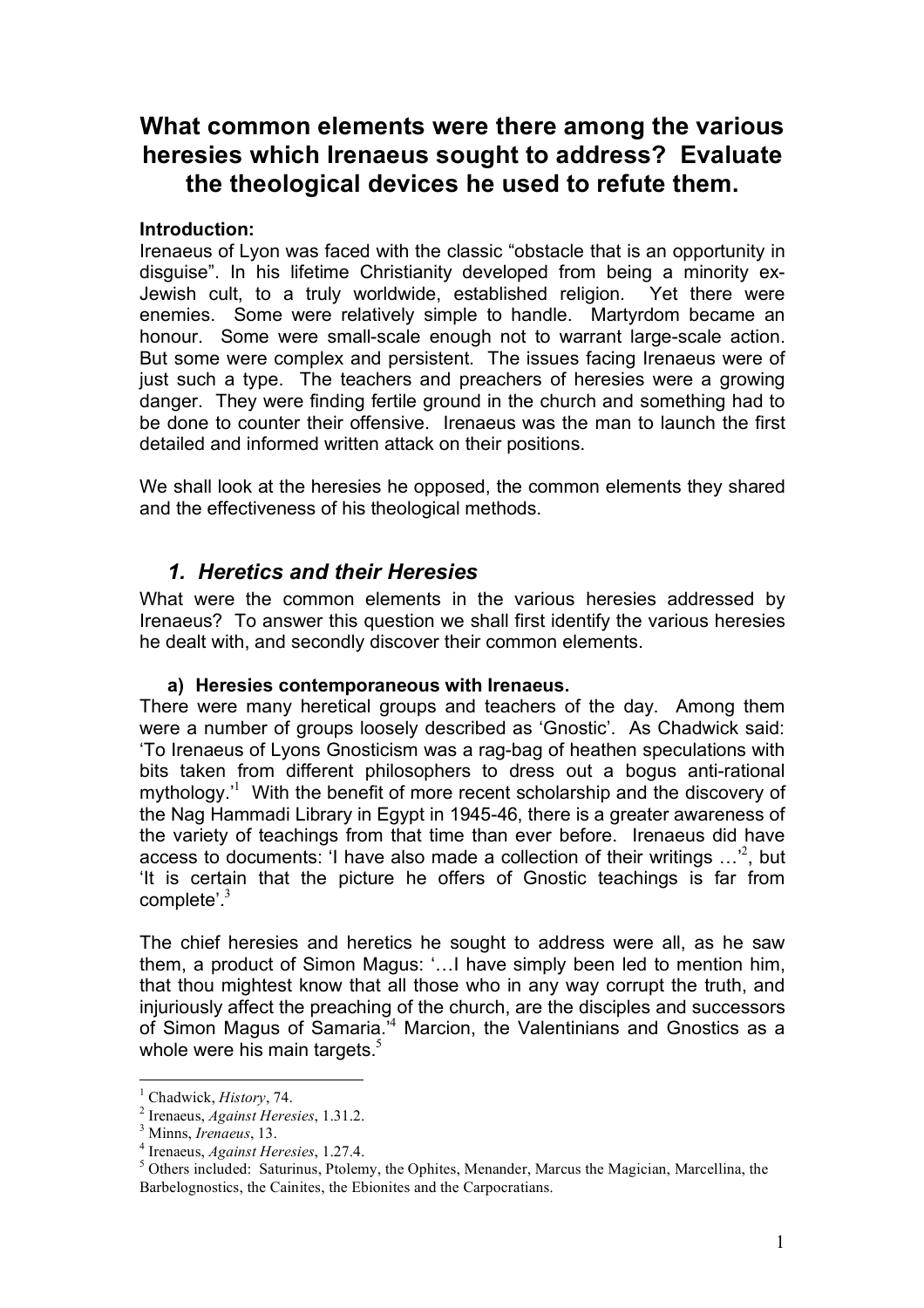#### b) **Their Common Elements**

These groups defy a uniform description. As Osborn said (and this could apply to all the heretical groups here being dealt with): 'The Gnostic is an indescribable in pursuit of the incompatible.' <sup>6</sup> We do find, however, these broad areas of agreement laid out in Osborn:

- i. While there is an appeal to scripture enlarged by their own Gospels (3.11.7) and an appeal to oral traditions of their own (3.2.1), there is a denial of Old Testament Scripture;
- ii. The saving God is not the creator (1.22.1) and the prophets are not part of the divine economy (4.34.1);
- iii. The word of God did not become flesh (3.11.3). In the Eucharist they offer bread and wine to a god other that the creator, who must be outraged by gifts which are foreign to him (4.18.4)
- iv. The flesh cannot be saved into incorruption  $(5.2.2)$ .

We might add to these the Gnostic concepts of salvation by revelatory knowledge as opposed to saving faith, the absence of free will for the 'hylics' who are predetermined for damnation, and the claim that the Christ did not suffer but that another took his place (Simon of Cyrene, according to Basilides ${}^{8}$ ). ${}^{9}$ 

# *2. Evaluating the Theological Devices*

To what extent did Irenaeus succeed in refuting the false doctrines of the heretics, given the theological devices he used? First a defining of his approach and then an evaluation of it will follow.

# **a. Listing the Theological Devices**

A principle to debate at the outset is the contention that Irenaeus was not setting out what he regarded as new arguments. Minns comments: 'Irenaeus would have been deeply offended had it been suggested to him that he was an original thinker.<sup>10</sup> Much depends on how 'originality' is defined. It can surely be argued that the 'original thinker' in Irenaeus was active in collating the documents, engaging in discussion with his opponents<sup>11</sup> and writing a long and highly detailed document, quite the like of which had ne'er before seen the light of day. Original he was, but the arguments he used depended for

<sup>&</sup>lt;sup>6</sup> Osborn, *Irenaeus*, 266.<br>
<sup>7</sup> Osborn, *Irenaeus*, 152.<br>
<sup>8</sup> Filoramo, *Gnosticism*, 125-126.<br>
<sup>9</sup> Irenaeus, *Against Heresies*, 1.24.4.<br>
<sup>10</sup> Minns, *Irenaeus*, 132.<br>
<sup>11</sup> Irenaeus, *Against Heresies*, 1. Pref. 2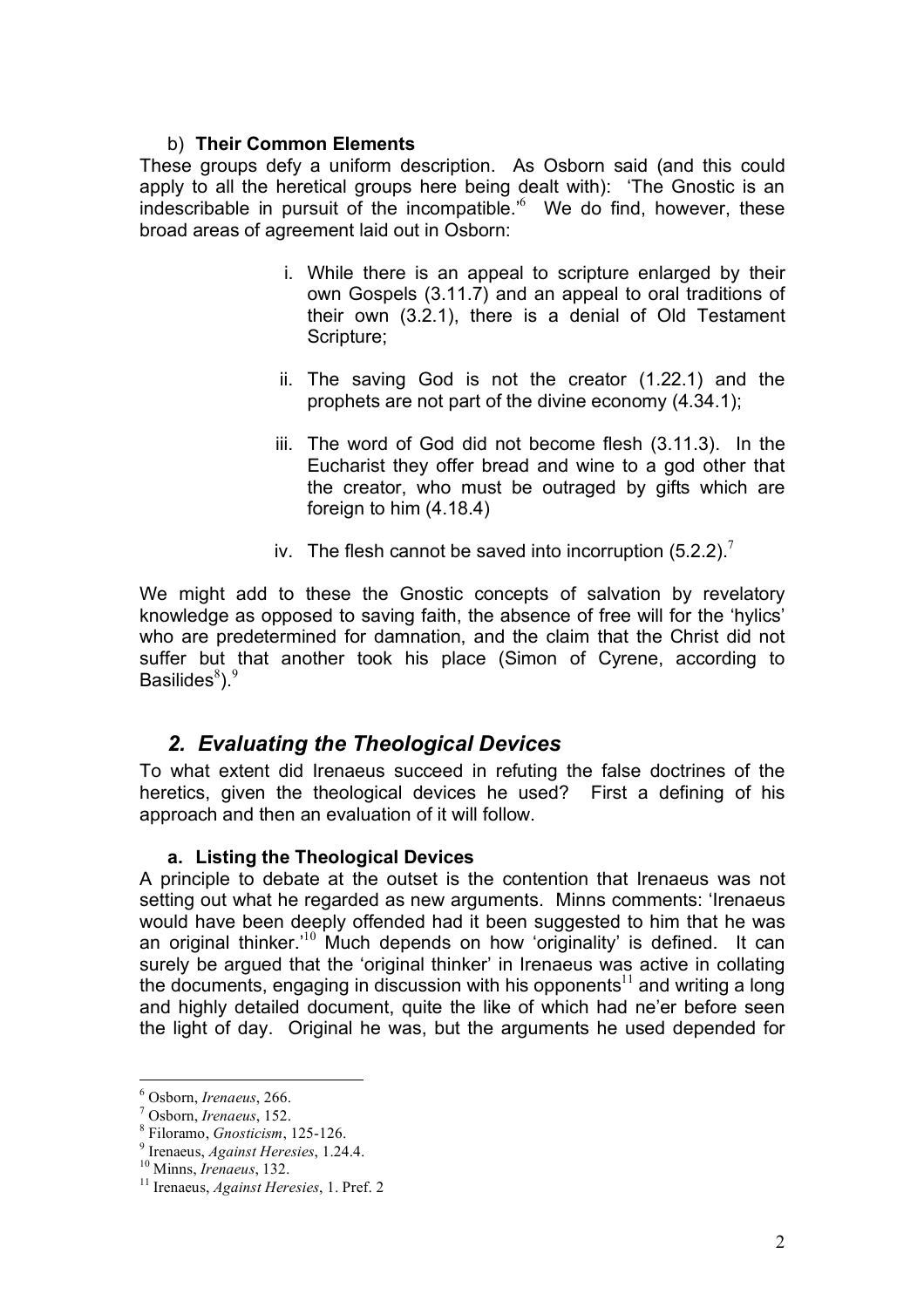their effectiveness on their well-established precedent and authority. Here are listed his main methods:

- i. Appeal to Scripture
- ii. Use of rational argument (including metaphor, humour and sarcasm)
- iii. Argument from lifestyle (including the outworking of the lives of the heretics, their hypocrisy and lack of Biblical morality).
- iv. Appeal to the 'Living Voice' of the church. The 'Rule of Faith'.
- v. Apostolic authority & succession

# **b. Considering how well these devices answered the heretical doctrines**

Before addressing the specific methods above, it is worth contemplating the fact that in evaluating them we must take into account contextual issues. In the culture of his day, can we presume that his effectiveness might have been evaluated by different criteria to that used today? What could appear an unconvincing argument to the modern mind, may well have been given great credence in the time of Irenaeus. Arguments clear to the people of his time are not necessarily clear to people in our day. Argumentative devices deemed legitimate in his era may not be regarded as such in subsequent ages including our own. It is difficult to evaluate the significance of these issues, but perhaps the best that can be said is that our analysis should be offered in all humility.

There is also the issue of our not having the manuscripts in Greek – the language in which he wrote 'Against Heresies'. Only those in Latin and a few Aramaic manuscripts survive. The translating from Greek to Latin to English means that some of the subtleties and meanings must inevitably have been lost. Our most recent English translation having been done in Victorian times also hampers our understanding of his arguments.

Not having the original manuscripts of his opponents is another problem. We are relying on Irenaeus' integrity in faithfully representing the arguments he is attempting to refute. There has been some dispute about this, but modern scholarship seems to tip to the side of believing he reported accurately: 'Irenaeus is a precious source: "Nag Hammadi has done much to confirm the conclusions already drawn … in relation to the substantial reliability of Irenaeus"<sup>12</sup>.

 <sup>12</sup> Filoramo, *Gnosticism*, 4.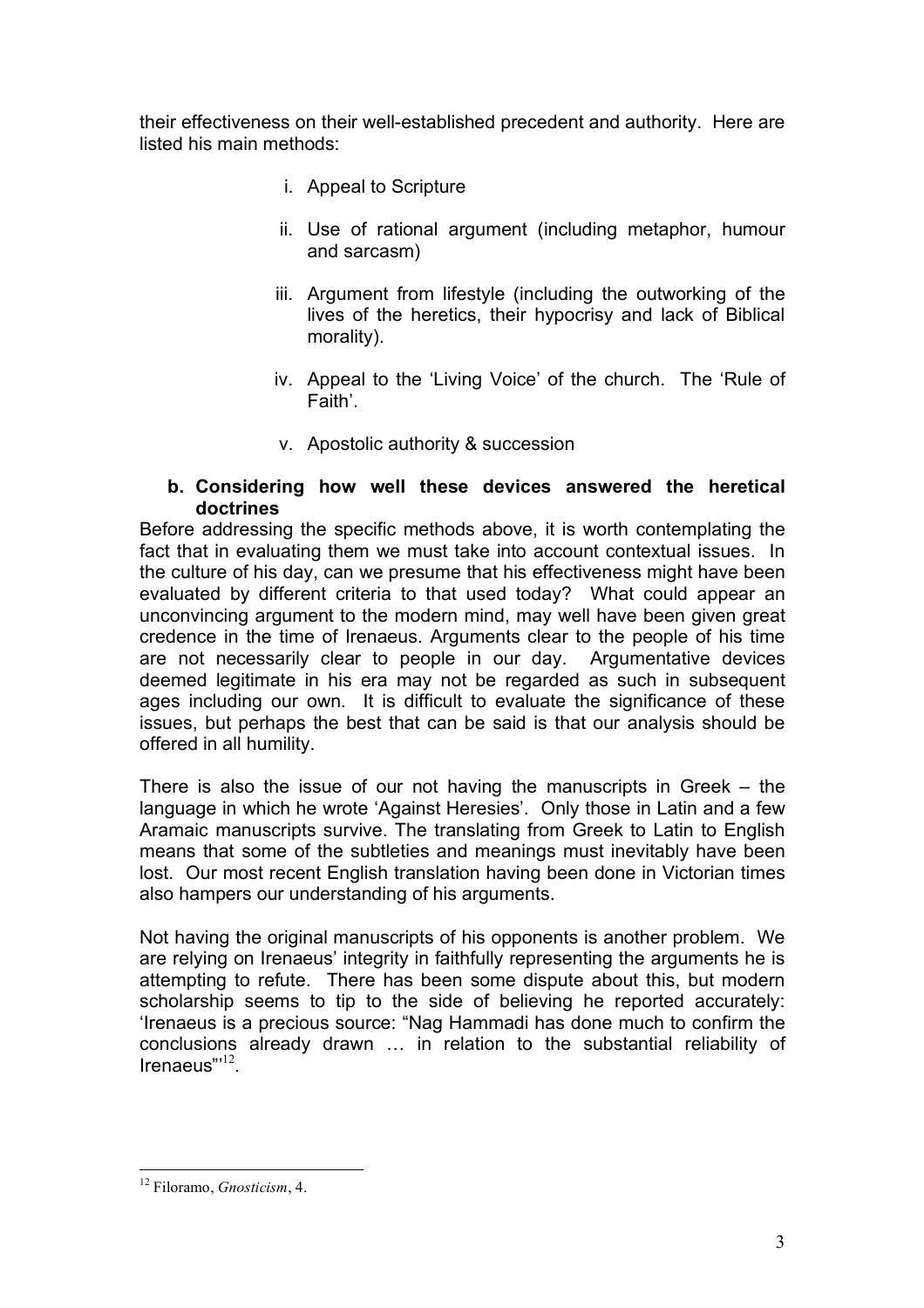# **i. Appeal to Scripture**

Not all commentators have been convinced by Irenaeus' use of scripture. Lawson, for example, says: 'His constant quotation of Biblical texts is arbitrary and forced, but it was much more than an outward form. It was a true token of his inward spirit.<sup> $13$ </sup> It appears that Lawson feels the use of the scriptures was not effective, but that Irenaeus' sincerity was intact. A little reflection on a different but not unrelated issue may give us pause for thought on this subject.

To most modern minds, as we read our Masoretically translated Old Testament texts, the ease with which many New Testament writers find Messianic meanings from their Septuagintal translation of Old Testament passages is rather unnerving. Perhaps something of a parallel nature is happening with Irenaeus. We cannot enforce our modern assumptions upon the culture of a time so far removed from our own. The argument Irenaeus uses in 4.2.3 to demonstrate the connection between Jesus, Moses and Abraham is well thought out. If the heretics accept Jesus, they must also accept Moses and Abraham. If they accept Moses and Abraham, they will have to accept their God as being Jesus' God and the promises as being relevant to the Christological plan. Although some of Irenaeus' use of scripture is weak in our understanding of best practice, yet enough has good exegetical grounding to indicate that he was successful in proving his point.

#### ii. **Use of rational argument** (including metaphor, humour and sarcasm)

Irenaeus comes across as a man passionate about his beliefs. Osborn says: 'The passion for truth, which marked the Platonic tradition, governs Irenaeus in his approach to heresy, … He is concerned to argue, expose, illuminate and expand.<sup>14</sup> He will use every trick in the book to make his point. He is sarcastic as when he describes Valentinus as a 'vacuum'<sup>15</sup>. He uses humour to make a point about creation using various vegetables and fruits.<sup>16</sup> 'Against them Irenaeus used the weapons of parody and pastiche, not for personal ridicule but to show that their opinions were inappropriate.<sup>17</sup> He also uses metaphor and conjures up clear images that illuminate his point such as when he comes towards the conclusion of the first book and likens the false teachings he has been countering to a beast that he has beaten out into the open.<sup>18</sup> Such pictures stick in the mind long after words have been forgotten.

# iii. **Argument from lifestyle**

Casting aspersions on another group in public was a dangerous game to play. This did not seem to worry Irenaeus: 'To achieve their goal, they were permitted to use the most diverse means provided that they did not violate the

<sup>&</sup>lt;sup>13</sup> Lawson, *Irenaeus*, 292<br><sup>14</sup> Osborn, *Irenaeus*, 18.<br><sup>15</sup> Irenaeus, *Against* Heresies, 2.4.1<br><sup>16</sup> Irenaeus, *Against* Heresies, 1.11.4<br><sup>17</sup> Osborn, *Irenaeus*, 143.<br><sup>18</sup> Irenaeus. *Against* Heresies. 1.31.4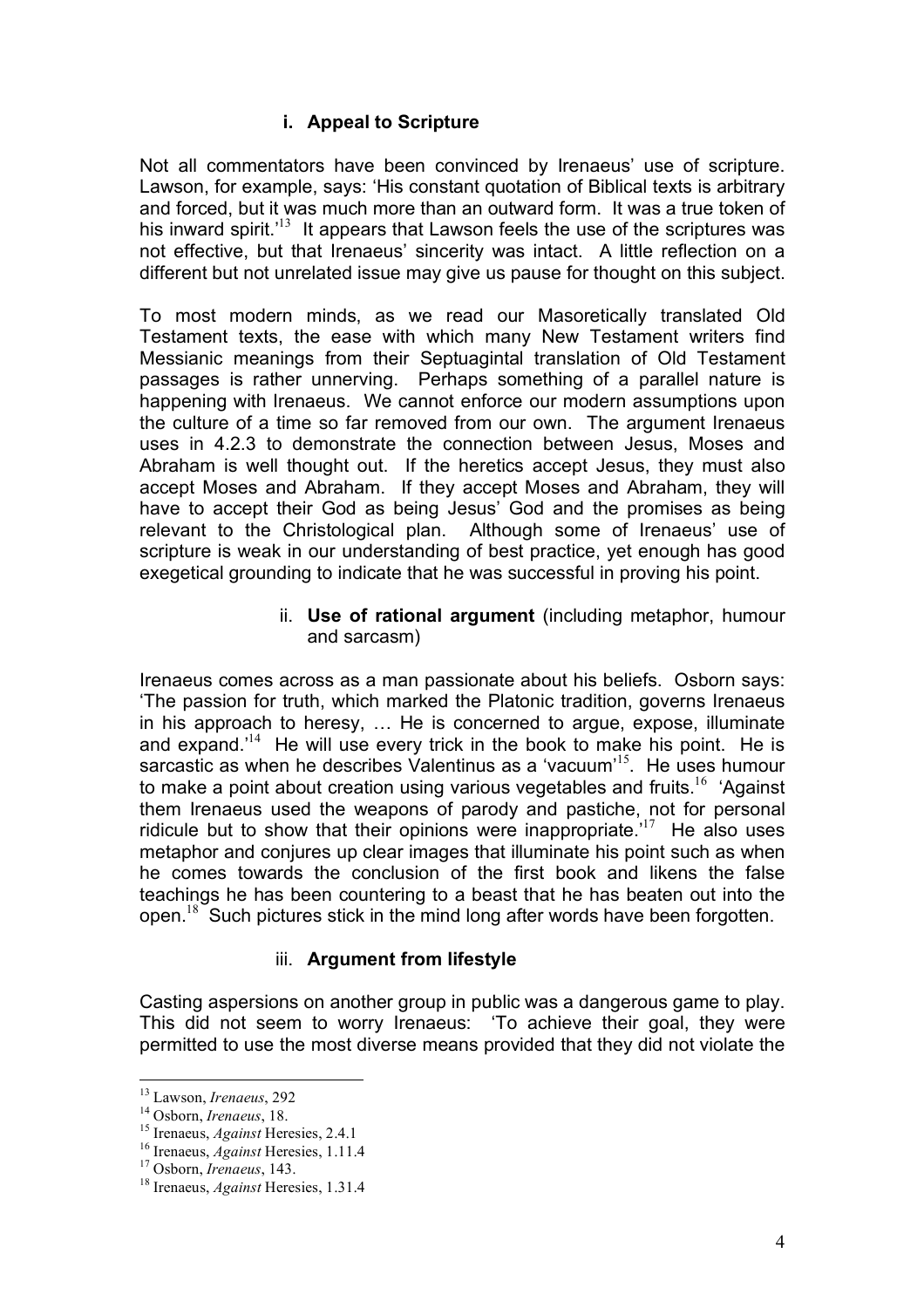accepted norms of professional ethics.<sup>19</sup> The danger of accusing the heretics of licentious living and loose morals (especially the seducing of women) was that similar charges could be levied at those Irenaeus might call Christian.

Another perhaps more fruitful tack, was to draw attention to the avowed belief that the Gnostic was bound to experience all that life had to offer. Irenaeus observed an inconsistency in the way this teaching was practiced. He saw that the Gnostic was far more eager to pursue to pleasurable things that life had to offer than the things that required self-denial and suffering: 'When they further maintain that it is cumbent on them to have experience of every kind of work and conduct, ….. they may [at once] pass over to the state of perfection, they are, by no chance, found striving to do those things which wait upon virtue, and are laborious, glorious, and skilful, ….. whether they be acquired by self-denial, or are mastered through means of labour, exercise, and perseverance; as, for example, every kind of music, arithmetic, geometry, astronomy, ….. the whole study of medicine, and the knowledge of plants, …. the art of painting and sculpture, brass and marble work, … country labour, the veterinary art, pastoral occupations, the various kinds of skilled labour, ...... a maritime life, gymnastic exercises, hunting, military and kingly pursuits, and as many others as may exist, of which, with the utmost labour, they could not learn the tenth, or even the thousandth part, in the whole course of their lives. The fact indeed is, that they endeavour to learn none of these, …. but, turning aside to voluptuousness, and lust, and abominable actions, they stand self-condemned when they are tried by their own doctrine. …… These men, while they boast of Jesus as being their Master, do in fact emulate the philosophy of Epicurus and the indifference of the Cynics, [calling Jesus their Master,] who not only turned His disciples away from evil deeds, but even from [wicked] words and thoughts, as I have already shown.<sup>'20</sup>

# **iv. Appeal to the 'Living Voice' of the church. The 'Rule of Faith'.**

Irenaeus made much of the unity of teaching, belief and practice of the church universal: 'But as we follow for our teacher the one and only true God, and possess His words as *the rule of truth* (italics mine), we do all speak alike with regard to the same things, knowing but one God, the Creator of this universe, who sent the prophets, who led forth the people from the land of Egypt, who in these last times manifested His own Son, that He might put the unbelievers to confusion, and search out the fruit of righteousness.<sup>21</sup> In truth, there were few Gnostics who could agree with this statement, and it is quite possible that just as Marcion's heresies probably speeded the gathering of the New Testament canon, so the various Gnostic groups indirectly encouraged churchmen and women to formulate the faith. It would seen that creeds are one off-shoot of the controversies in which Irenaeus became embroiled.

<sup>&</sup>lt;sup>19</sup> Filoramo, *History*, 3<br><sup>20</sup> Irenaeus, *Against* Heresies, 2.32.2<br><sup>21</sup> Irenaeus, *Against* Heresies, 4.35.4